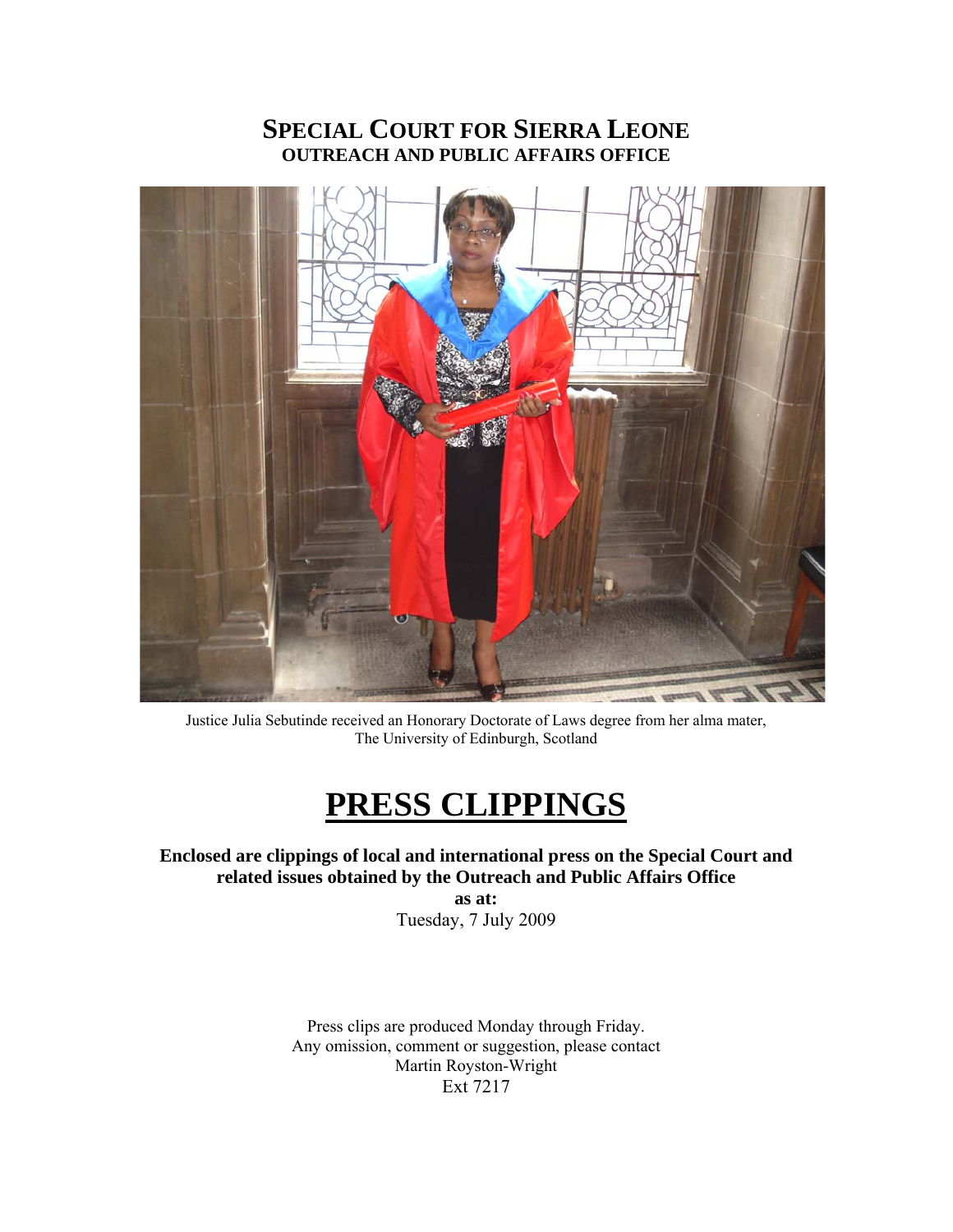| <b>Local News</b>                                                                 |             |
|-----------------------------------------------------------------------------------|-------------|
| AU Commission Frowns at ICC / Awoko                                               | Page 3      |
| <b>International News</b>                                                         |             |
| Trial Chamber Holds Status Conference In Taylor Trial / Charlestaylortrial.org    | Pages 4-5   |
| Former Liberian Warring Factions Criticize Truth Commission / Voice of America    | Pages 6-7   |
| Sirleaf 'Surprised' at Ban Call / <i>BBC Online</i>                               | Page 8      |
| UNMIL Public Information Office Media Summary / UNMIL                             | Pages 9-12  |
| Liberia: TRC's Economic Criminals / New Democrat                                  | Page 13     |
| Liberia: Opinion Divided On Truth And Reconciliation Findings / IRIN              | Pages 14-15 |
| ICTY Appeals Chamber Confirms Jokic's Contempt Verdict / The Hague Justice Portal | Page 16     |
| Botswana Faults AU Decision Over Bashir / The Daily Nation                        | Page 17     |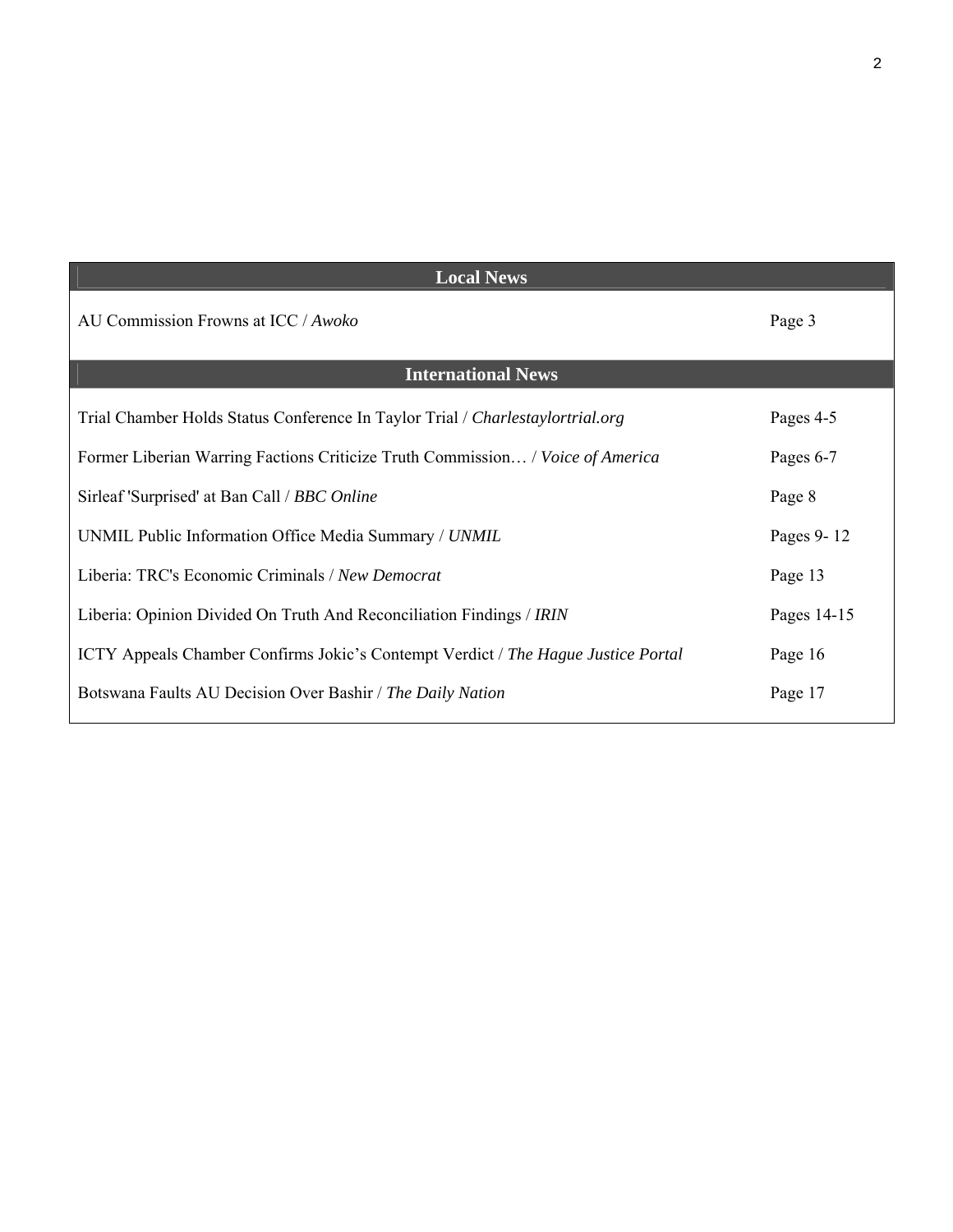# Awoko

Tuesday, 7 July 2009

# **By Rod Mac-Johnson** on frowns at The just ended African Union Commission summit in Libya would best be

remembered for its decision to end all cooperation with the International Criminal Court as far as the arrest and surrender of any African indicted personality is concerned.

The resolution and its acceptance left many bewildered as to what its in fact giving an open check to leaders to go ahead to violate the rights of the people they rule. It is not difficult to trace the origin of the resolution or what its intention was.

Without being a detective, it could be traced to the Court's warrant issued for the arrest of Sudanese President Omar el-Bashir on alleged human rights charges emanating from the conflict in Darfur.

The African Union has been dodgy over its commitment even since the warrant was made public with many countries hiding behind the cloak of sovereignty and urging that arrest warrant should be held up for a year before being enforced. Quite some few countries as Botswana had taken the stout stand that the arrest warrant on el-Bashir should be enforced regardless of the odds. The argument that the Court has indicted 14 peoples so far-all of them African pales in the arena when put on the slide.

As a political commentator once said, if it is African leaders that have suppressed the rights of the people they govern, what's the bid deal that they should not be accountable for their deeds.

When one takes a retrospective view of what has been engoing in Darfur, the hundreds of rapes, killing and plunders undertaken by the Janjaweed militias not to even focus on the hundreds of thousands languishing in refugee camps in Chad and neighbouring countries, these activities pale if the Sudanese authorities should not be accountable for it all.

What is now prevalent is that the Sudanese leader has been absolved of what is going on in Darfur. The resolution would only strengthen his resolve to make less haste to sort out the debacle.

Other African leaders would equally pick up the cue that we have our backers in the Presidents club who would work to nullify whatever ills we do to our people. Former UN Secretary-General Kofi Annan no doubt saw it all coming as he warned weeks before the summit that African leaders should pinpoint the misdeeds of their colleagues and not wrap them up in foils.

The resolution undoubtedly has left the rank-and-file African look like unprotected straw in the wind. The political picture it has left is now built on the suspicion that African leaders are working out a chant to protect themselves against all odds and all evens.

Nothing happens without a cause, they say and if human rights violations were not taking place, there would not have been the need to set up the International Criminal Court in the first place.

What is being done now is to paint the court as being anti-African and biased. Whatever is the score, the existence of the Court should be enough to make African leaders watch their ways and not, in the local proverbs in the Central African Republic, "holding the feet of politicians close to the fire."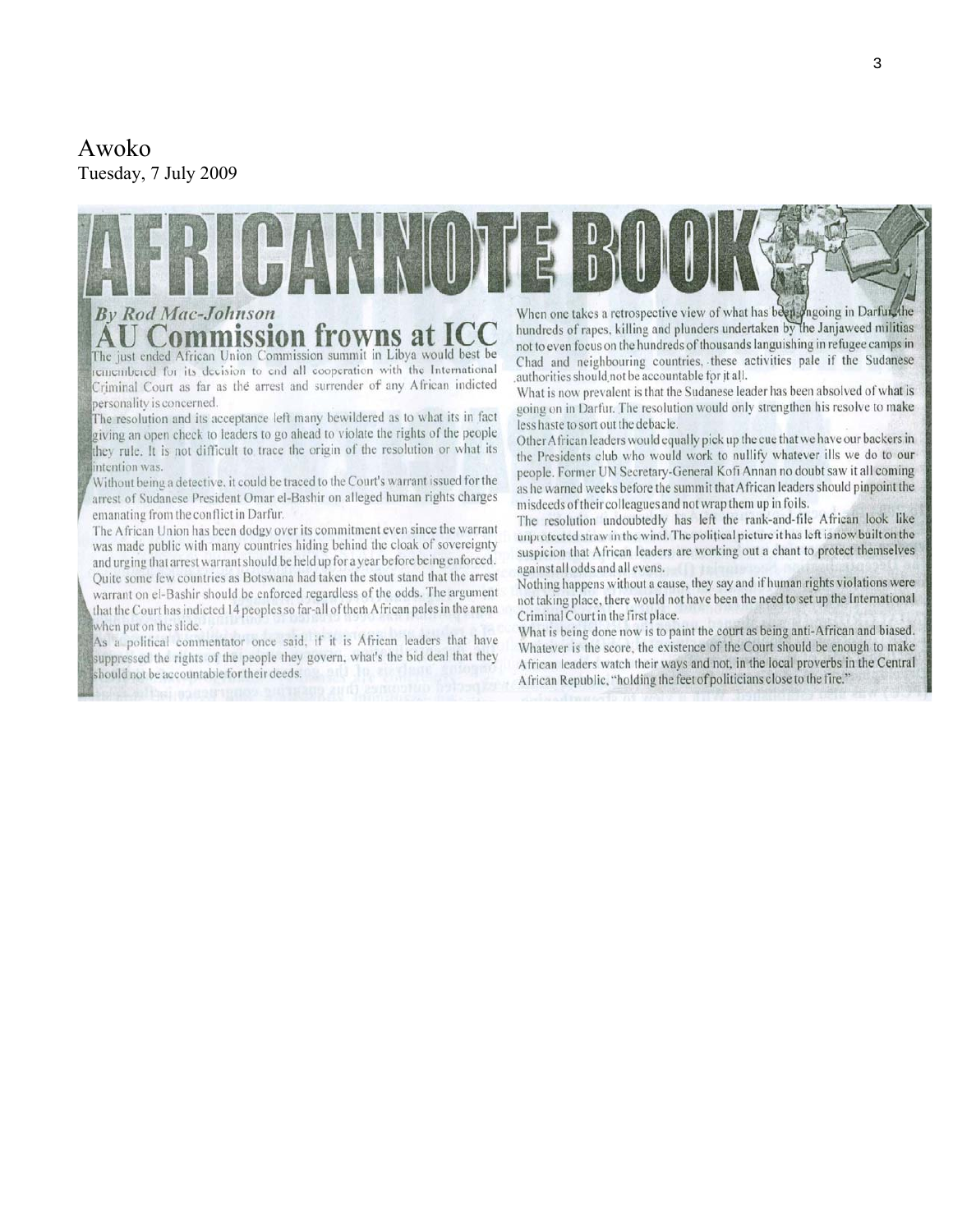# Charlestaylortrial.org

Monday, 6 July 2009

### **Trial Chamber Holds Status Conference In Taylor Trial**

9:30am: On Monday July 6, 2009, the Trial Chamber of the Special Court for Sierra Leone held a Status Conference in anticipation of the opening of the defence case in the Taylor trial. Both Prosecution and Defence counsel raised several issues bordering on the commencement of the defence case on July 13, 2009. Defence Counsel for Mr. Taylor, Courtaney Griffiths requested the court's permission to have the defence opening statement delivered on Monday July 13 while Mr. Taylor would commence his testimony on Tuesday July 14, 2009. The prosecution had no objection to this. Presiding Judge Richard Lussick informed Taylor's defence counsel Mr. Griffiths that the defence opening statement should be confined only to the evidence that will be adduced in Mr. Taylor's defence.

Prosecution Counsel Ms. Brenda Hollis informed the Court that there were a few issues that still remain unaddressed by the defence. These, she said, include;

No. of Witnesses to be called by the Defence: Ms. Hollis said that the defence has now filed updated witness summaries and the time esitmate for witnesses' testimonies. She said that according to the updated witness list, the defence intends to call 256 witnesses, which is 3 times more than those called by the prosecution. She said that an estimate of the time for the testomonies of these witnesses will amount to 94 weeks or a period of 4 years. This, she said, is a diaproportionate number of witnesses and time for their testimonies.

Ms. Hollis also said that the prosecution would want a list of core and back up defence witnesses. She said that she was aware that the defence will give a more refined witness list by the conclusion of Mr. Taylor's testimony but she wanted the Trial Chamber to order this in case it did not happen. She further said that the summaries of some defence witnesses remain inadequate.

2. Expert Witnesses: Ms. Hollis informed that court that based on the summaries of witness testimony submitted by the defence so far, there are three witnesses whose summaries suggest that they are expert witnesses as one will give opinion evidence on the ethnic nature of the conflict, another to respond to Prosecution Expert Witness Ian Smilie's testimony and the other on the cause of Sam Bockarie's death. Defence Counsel Mr. Griffith responded that the said witnesses are not experts but are witnesses of fact. Justice Lussick ruled that the Chamber will stick to the point that the witnesses are witnesses of fact and that if their testimonies suggested that they are expert witnesses, said testimony will not be allowed.

Ms. Hollis also said that it was necessary to monitor Mr. Taylor's communications with witnesses during his testimony.

In response, Mr. Griffiths said that the Defence has been very helpful within the available resources. In response to prosecution concerns about the list of witnesses, Mr. Griffiths said that the prosecution disclosed a list of over 300 witnesses but called only 91 of those. He said that the same thing will apply to the defence as not all those witnesses will testify.

On the Expert witness issue, Mr. Griffiths insisted that the said witnesses are not expert witnesses but witnesses of fact. ON monitoring Mr. Taylor's communications with witnesses, Mr. Griffiths said that this is already the case as all of Taylor's communications with the outside world are monitoried by the court. He said, however, that he will not allow any monitoring of conversations between Mr. Taylor and his legal team.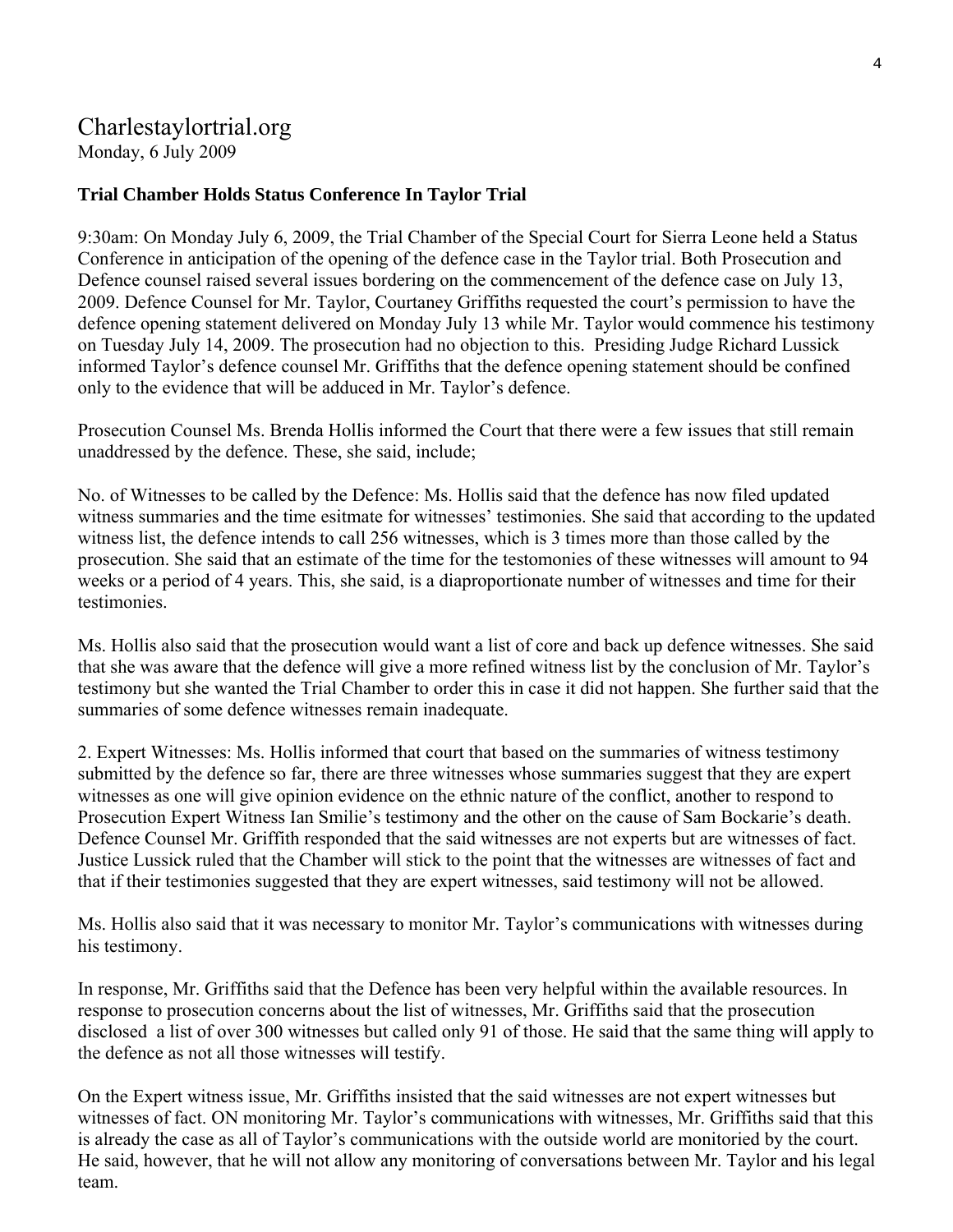In making specific orders, the presiding judge addressed the following issues:

1. The Trial Chamber thinks that the issue of core and back up witnesses should be revisited at the end of Mr. Taylor's testimony and that the issue of witness summary does not call for any specific order.

2. That the defence has insisted that the 3 witnesses concerned are not expert witnesses and that in case their testimonies suggest thus, the prosecution will be protected by the Rules of Evidence and Procedure and that the Court would make a specific order if necessary.

3. That the list of witnesses should be submitted one month before the witnesses are called and that there is an existing order for the submission of defence exhibits before they are used in court. He said that the prosecution can apply for relief if it can demonstarte that it has suffered any prejudice.

On the accused's communication with witnesses, that the prosecution should make a formal application by motion if the Chamber should consider the issue.

The presiding judge also informed defence counsel that Rule 73 tar (d) allows the Chamber to order the reduction in number of witnesses if they are excessive.

Justice Lusick then ordered that the Defence opening statement will take place on Monday July 13 and Mr. Taylor'ss testimony will commence of Tuesday July 13 2009.

Court adjourned and will resume on Monday July 13 2009.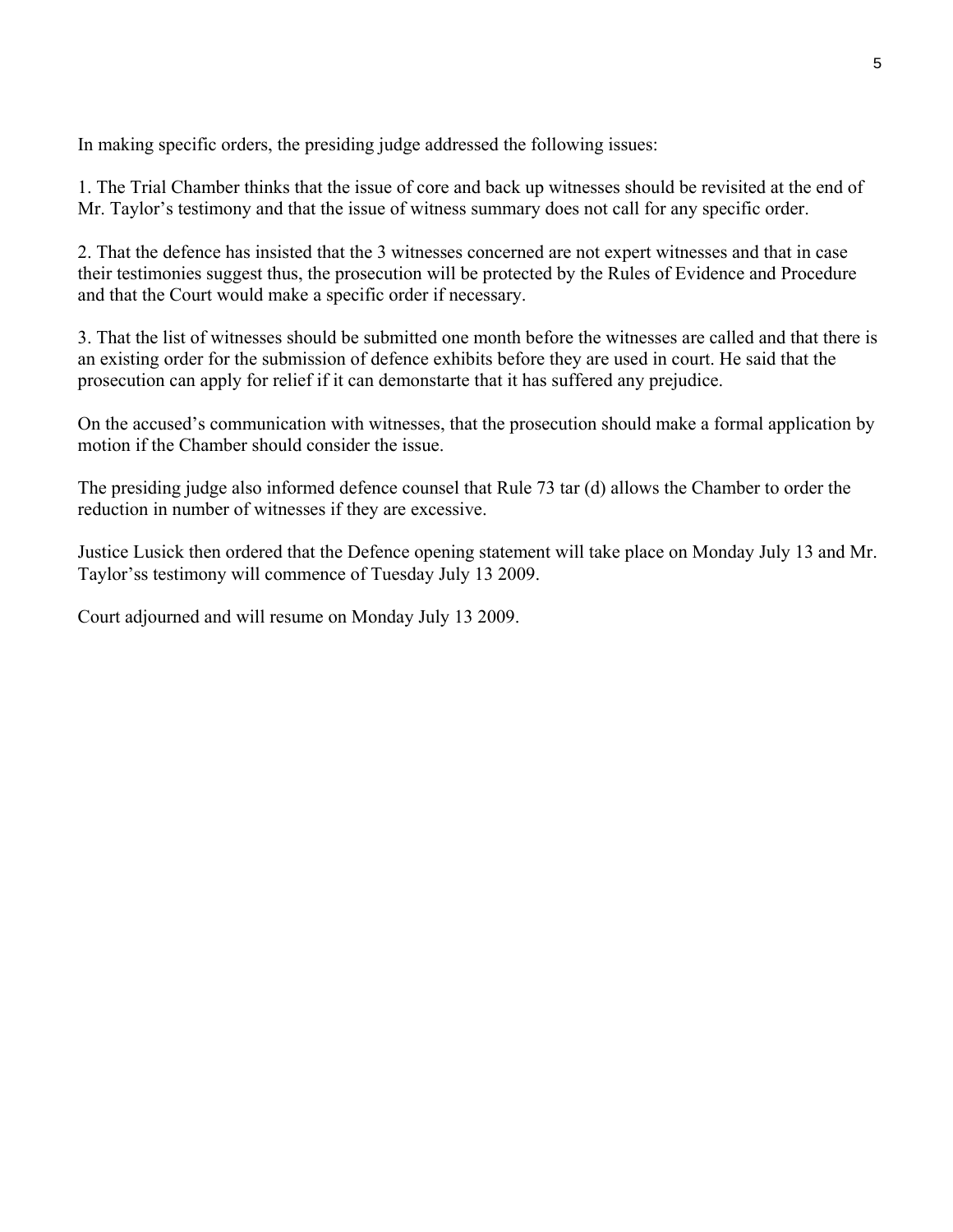Voice of America Tuesday, 7 July 2009

### **Former Liberian Warring Factions Criticize Truth Commission Final Report**

By James Butty

Some former warring factions in Liberia's recent civil conflict say the final report of the Truth and Reconciliation Commission (TRC) is biased and politically motivated.

The Commission was established in 2003 under the Accra Comprehensive Peace Accord to identify the root causes of the Liberian civil war and determine those who responsible in committing domestic and international crimes against the Liberian people.

Among its recommendations, the TRC called for the prosecution of all warring faction leaders and 98 other associates for gross human rights violations and war crimes.

But at a joint news conference Monday, the former warring factions said the TRC did not live up to the intent for which it was created.



Former Foreign Minister in Charles Taylor's government Lewis Brown told VOA the TRC failed to give alleged perpetrators the chance to confront their accusers.

"What we have is a Truth and Reconciliation Commission largely motivated for selfish political objectives. They are now

Liberia\_Charles\_Taylor\_file recommending punitive measures against individuals they did not provide an opportunity to face their accusers or to confront

evidence of alleged wrongdoing," he said.

The warring factions that called Monday's news conference included Charles Taylor's former government, the Movement for Democracy in Liberia (MODEL), and the Liberians United for Reconciliation and Democracy (LURD).

Brown said they called the news conference to renew their commitment to maintain peace, security, forgiveness and reconciliation in Liberia.

He rejected any suggestion that the former warring factions were trying to scapegoat the TRC for the crimes they allegedly committed during Liberia's conflict.

"On the first count, the TRC…conducted an independent survey throughout the 15 political subdivisions to determine whether or not the alleged victims were interested in genuinely reconciling the country. Over 60 percent informed the TRC that they would prefer to confront victims under an atmosphere of forgiveness and reconciliation rather than retributive justice," Brown said.

Brown said he agreed with those Liberians who argued that there can be no true justice without accountability on the part of alleged perpetrators. But he said accountability cannot be determined prejudicially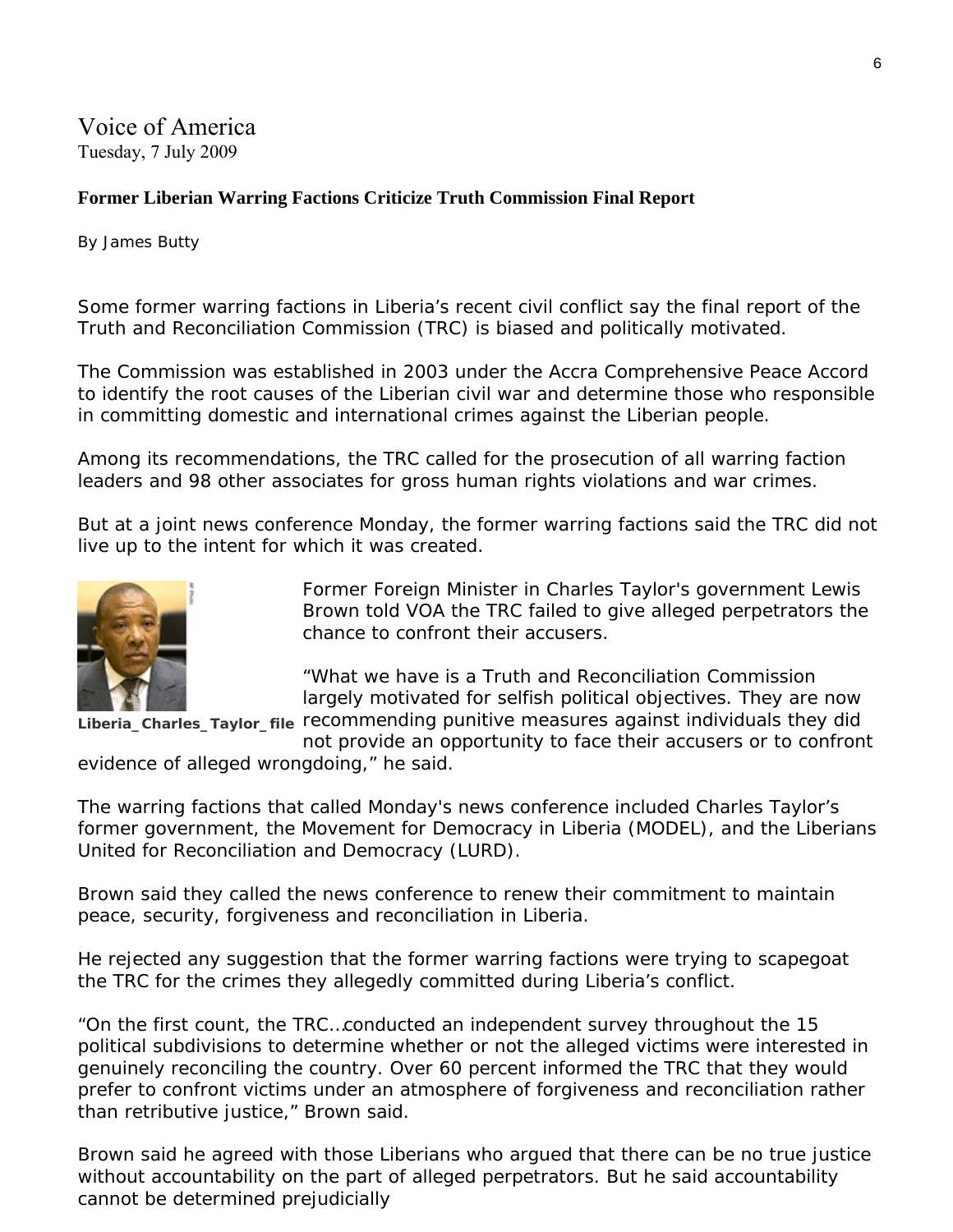

**Ellen Johnson Sirleaf responds to reporter's question during press conference at VOA, 16 Feb 2007** 

The Truth Commission also recommended that President Ellen Johnson Sirleaf and 51 others be blocked from holding future public offices in Liberia for 30 years for helping to form and finance warring factions.

Information Minister Lawrence Bropleh said President Sirleaf was still reading the TRC final report, but that she has taken note of the recommendation about her.

"She's not only has seen that report, she has been listening to many Liberians who are very astonished because of that part of the report…many are concerned that this is a democratically elected sitting president. And a report that suggests barring her from public offices for the next 30 years, what does it

mean for this democratically elected popular president," he said.

Bropleh said Liberians elected President Sirleaf in 2005 even though they knew she had admitted being one of the financiers of Charles Taylor's rebel movement.

"The Liberian public and the world knew that institutionally, through the Association for Constitutional Democracy in Liberia at the time headquartered in Washington, D.C. President Sirleaf, being an executive member of that association gave \$10,000 to Charles Taylor," he said.

Meanwhile, some TRC members continue to allege that they are being threatened by unidentified individuals or groups.

Bropleh said President Sirleaf has brought back rule of law to Liberia and that any member of the TRC who feels they are being threatened should report such to the constituted authority.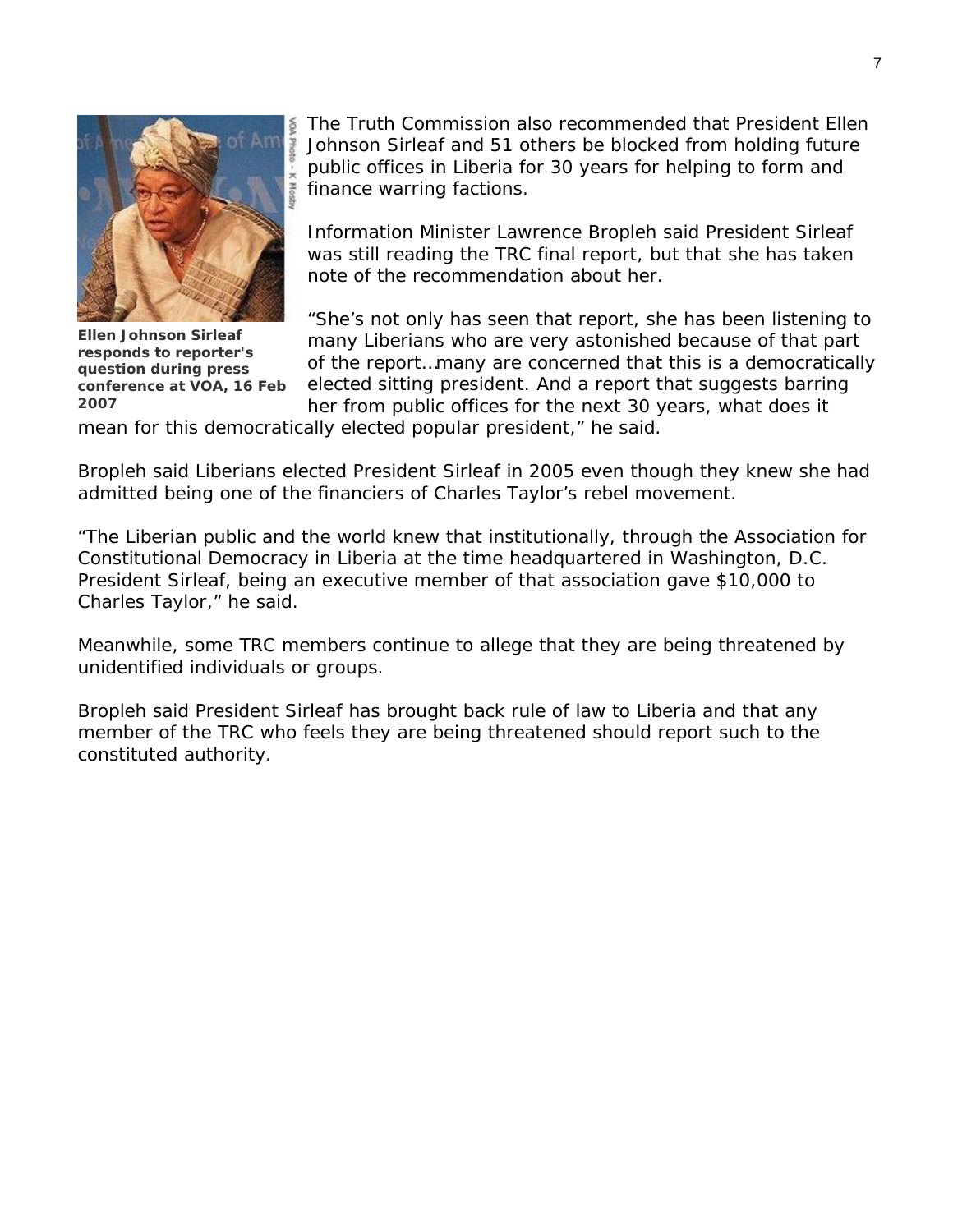# BBC Online

Monday, 6 July 2009

#### **Sirleaf 'surprised' at ban call**

Liberia's truth commission has called for President Ellen Johnson-Sirleaf to be barred from office - a decision her spokesman says is "surprising".

The commission recommended a 30-year ban for Mrs Johnson-Sirleaf and dozens of other senior politicians.

She has admitted that she had backed former warlord Charles Taylor's rebellion 20 years ago.



The president was at an African released

The recommendations could become law if parliament, in which Union summit when the report was the opposition has a majority, decides to adopt them.

The BBC's world affairs correspondent Mark Doyle says the report leaves the president - Africa's first elected female leader - in serious political difficulties.

#### **'Fooled' by Taylor**

The president was at the African Union summit in Libya when the report was released last week. Her spokesman, Cyrus Badio, told the BBC's Focus on Africa programme she was still reading the Truth and Reconciliation Commission's report and would respond fully later.

"She will not be able to make an informed opinion until she can digest it, she can conceptualise it to see what the issues are," he said.

"Of course it will come as a surprise to her but let's reserve judgement until she has read through the report."

The commission was established four years ago with a mandate to "promote national peace, security, unity and reconciliation" by investigating more than 20 years of civil conflict in the country.

In February the president appeared before the commission and admitted that she had believed Mr Taylor's rebellion against military ruler Samuel Doe in the late 1980s was necessary.

The killing of Mr Doe in 1990 sparked more than a decade of violence between warring factions in which about 250,000 people were killed and the country left in ruins.

Mrs Johnson-Sirleaf apologised to the commission for supporting Mr Taylor - who later became president himself, before fleeing the country.

She said she had been "fooled" into supporting him, adding: "I feel it in my conscience. I feel it every day."

Mr Taylor was eventually arrested on an international warrant and is currently on trial for war crimes in The Hague.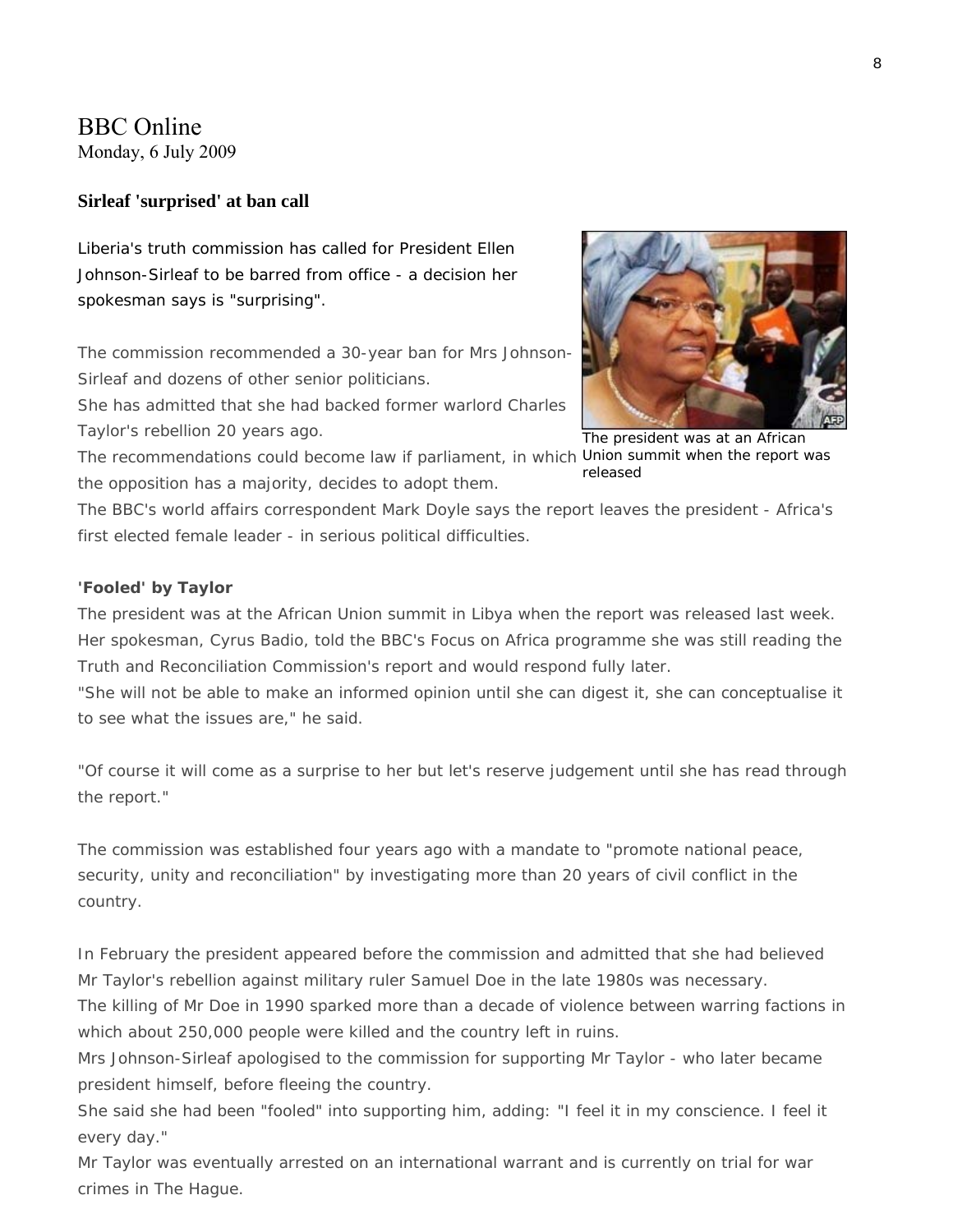

United Nations Mission in Liberia (UNMIL)

# **UNMIL Public Information Office Media Summary 06 July 2009**

*[The media summaries and press clips do not necessarily represent the views of UNMIL.]* 

# **International Clips on Liberia**

# **Liberia's truth panel recommends banning Sirleaf from office**

Source: AFP World News / English Date: July 06, 2009

MONROVIA, July 6, 2009 (AFP) - Liberia's Truth and Reconciliation Commission recommended Monday that President Ellen Johnson Sirleaf be banned from holding public office for 30 years because of her alleged role in a civil war. In its final report, the panel investigating Liberia's successive 1989- 2003 civil wars included Sirleaf's name in a list of people it accused of being "the financiers and political leaders of the different warring factions." "They (those named) should be banned from occupying public office for 30 years beginning the day of the passage of the report at the parliament," the Truth and Reconciliation Commission (TRC) recommended. On the list, seen by AFP, the name of Sirleaf, who was elected in 2005, was present along with those of several members of her government, including Transport Minister Jackson Doe, the elder brother of former president Samuel Doe. In a hearing before the commission in February, Sirleaf denied ever being a member of the movement led by rebel leader and warlord Charles Taylor, who was president of the West African country between 1997 and 2003.

# **Prosecutors: former Liberian President Charles Taylor's list of defence witnesses is excessive**

Source: Canadian Press Date: July 06, 2009

THE HAGUE, Netherlands \_ The trial of former Liberian President Charles Taylor could take up to four more years, if his lawyers call all their witnesses, prosecutors told judges Monday at a Sierra Leone war crimes tribunal sitting in The Hague. Taylor is due to begin his defence case next week answering 11 charges of war crimes and crimes against humanity in Sierra Leone. Taylor will take the stand in his own defence on July 14, a day after his lawyers present their opening statement. Prosecution trial lawyer Brenda Hollis said at a hearing Monday that Taylor's lawyers have lined up an "excessive" list of 256 potential witnesses. However, the defence lawyers are not expected to call all the witnesses on their list to testify. Taylor's lead attorney, Courtenay Griffiths, pointed out that prosecutors listed some 200 witnesses and called 91. Griffiths told judges he has "no intention of being here another four years." Taylor is accused of arming and controlling militias from across the border in Liberia, where he held power from 1997 until he was forced into exile in 2003.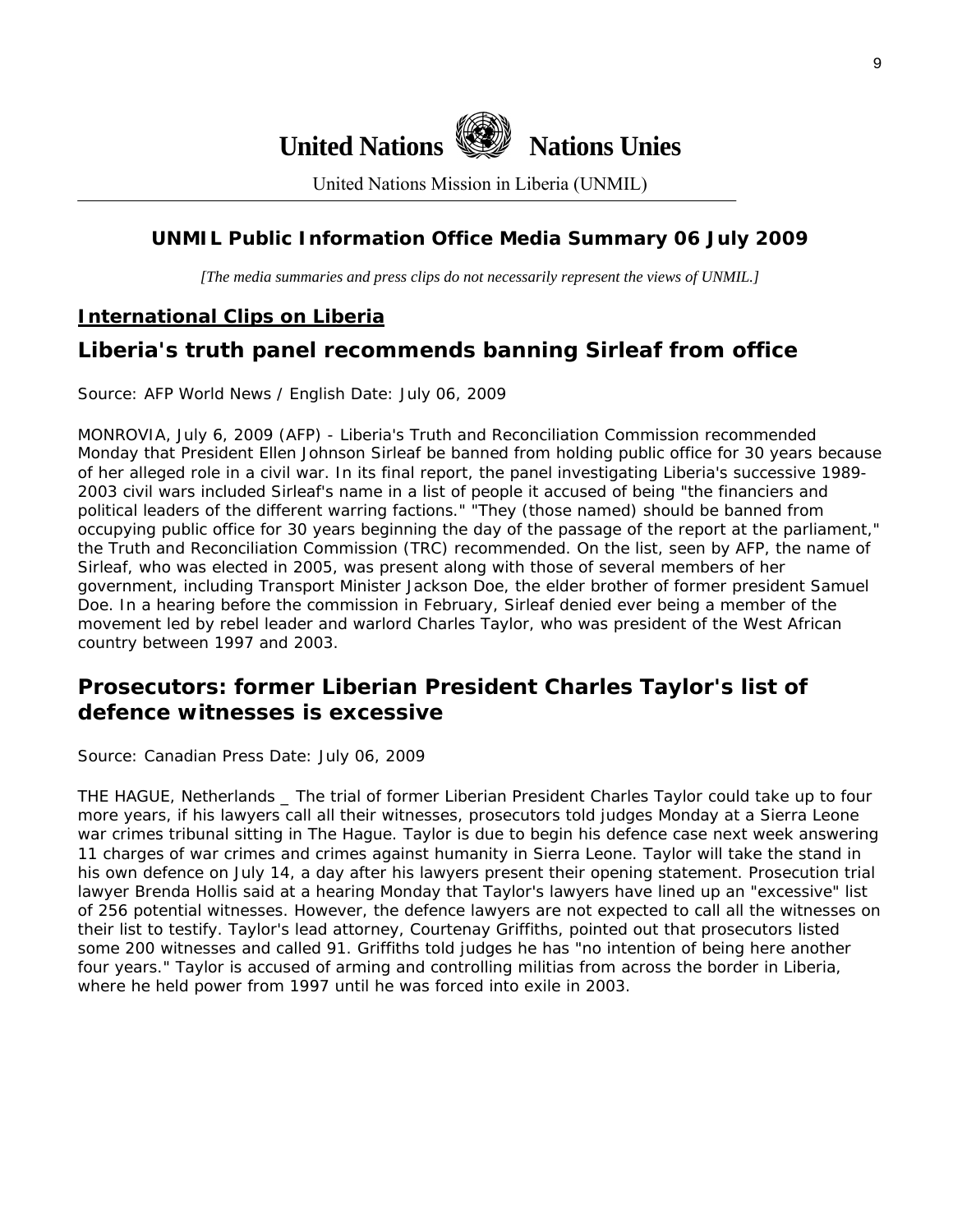# **International Clips on West Africa**

# **Ivory Coast's SIFCA seeks to double palm oil output**

ABIDJAN, July 6 (Reuters) - Ivory Coast's SIFCA group will double its annual palm oil output to 500,000 tonnes over the next three years with technical and financial investment from Singapore's Wilmar International, SIFCA said. It said that the increased output and the SIFCA group's purchase of its own ship to improve regional deliveries should help reduce the reliance on Asian imports while also easing a deepening shortfall in palm oil across West Africa. 'With this project, palm oil production from Palmci (a part of the SIFCA group) will increase from 250,000 tonnes to 500,000,' Palmci Managing Director Angora Tano told Reuters at the weekend. 'Wilmar will bring its techniques and experience in boosting production from plantations and reducing factory and refining costs to make the finished product more competitive for a growing market,' Tano said.

# **Local Media – Newspaper**

#### **Pro-War Crimes Court Group Wants Sirleaf, Others Resign**

(The Inquirer, The Monitor, Public Agenda, Plain Truth, The News)

- A pro-war crimes court group, Forum for the Establishment of a War Crimes Court for Liberia (FORUM) has called for the resignation of President Ellen Johnson Sirleaf and others listed in the TRC final report.
- The Forum's National Chairman, Mulbah Morlu believes the resignation will pave the way for proper investigation.
- The Group earlier endorsed the TRC final report, describing it as the best means for moving Liberia forward.
- According to the group, the collective merits of the Commission's findings outweigh its misgivings about some of the recommendations.
- The group however disagreed with the granting of amnesty to people it considers active combatants who committed heinous crimes.
- The group pledged to advocate for the prosecution of active combatants who were given amnesty.
- Meanwhile, the Plain Truth reports that in a "survey" conducted by the paper, citizens say the President has lost the moral authority to govern and requested her immediate resignation.

### **TRC Commissioner Gives Dissenting Opinion over Recommendations**

(Liberian Express, New Vision)

- A crack has seemingly emerged in the final verdict of the Truth and Reconciliation Commission of Liberia (TRC) with a dissenting opinion of one of its Commissioners.
- Commissioner Pearl Brown-Bull disagreed with the final report and declined to sign it claiming criminal prosecution and debarment as recommended runs contrary to the Liberian constitution and other legal instruments.
- She cited among other things an Act enacted by the Senate and House of Representatives in 2003 granted immunity from both civil and criminal proceedings against all persons within the jurisdiction of Liberia from act or crimes committed during the civil war from December 1989 to August 2003.
- Meanwhile, the TRC's Information Officer said that there's nowhere in the TRC guidelines that all commissioners have to sign before a report becomes final.

### **Coalition of Civil Society Group Wants Legislature Reject TRC Report**

(The Monitor)

- A consortium of civil society grouping, the Coalition for Peace and Tranquility in Liberia has called on the Legislature to reject the Truth and Reconciliation Commission of Liberia (TRC) final report.
- The group in a statement described the TRC report as a political document targeted at rivals.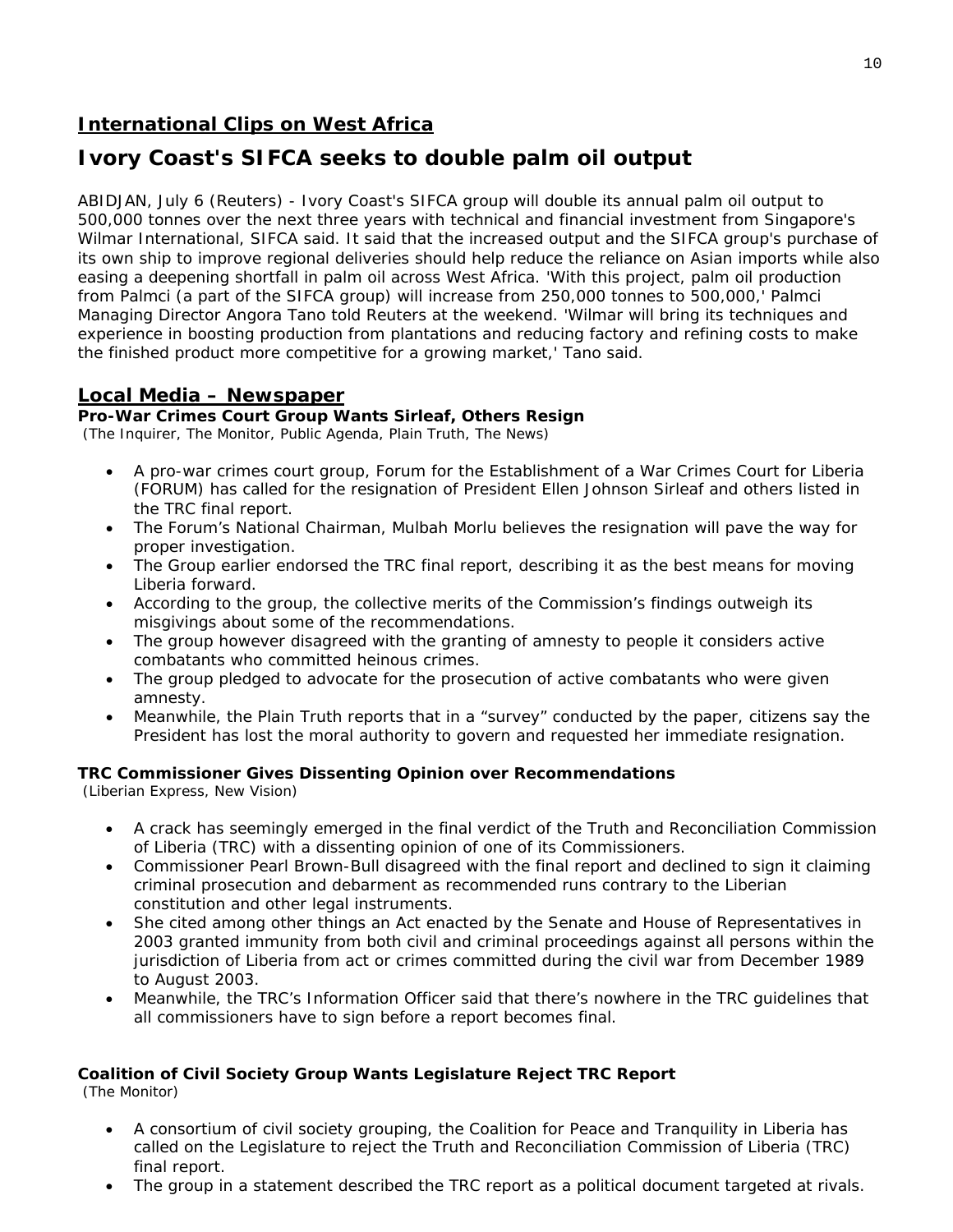- The coalition said the consistent division among TRC Commissioners amounts to waste of tax payers' money.
- They said the report will further divide the people of Liberia instead of helping to bring genuine healing and reconciliation.

#### **ICTJ says TRC Report Vital But Not Last Step**

(Liberian Express, The Inquirer)

- The International Centre for Transitional Justice (ICTJ) said the Truth and Reconciliation Commission of Liberia (TRC) provides a necessary foundation for Liberians to debate their past and address present and future need.
- In a statement, the ICTJ's President Alex Boraine said the report was a necessary step but there was a need for additional measures to deal with Liberia's difficult past.
- The ICTJ said an Independent National Commission on Human Rights, responsible for ensuring follow-up to the TRC's work, must also be properly organized and given the necessary authority.
- The International Centre for Transitional Justice assists countries pursuing accountability for past mass atrocity or human rights abuse and has been working in Liberia since 2004 to support actors engaging in transitional justice efforts.

# **Consortium of Political Parties Frown at Delays to Enact Electoral Bills**

(Liberian Express)

- A consortium of ten political parties in Liberia has expressed reservation over what they call the consistently failure and delay of the Legislature to enact the electoral bill ahead of the 2011 Presidential and General elections.
- In a statement, the parties made reference to the decision of the Senate to send back to the House of Representatives the Threshold Bill to additionally ensure that no county has less than two seats.

#### **AU Summit Ends As Leaders Discuss Formation of Unity Government**

(Heritage, New Vision, Liberian Express)

- The 13th ordinary session of the African Union has ended in Libya with a resolution to implement the Maputo declaration.
- The declaration called for the ten percent of the national budget of each member state to be allocated for Agriculture production. Leaders of the summit agreed to implement the decision.
- Meanwhile, the AU leaders have proposed the introduction of an African Union Authority to replace the African Union.
- The Authority, if approved, will provide for a President, Vice President and Secretaries, to coordinate affairs within Africa in a united manner.

#### **Government Accuses UNMIL Of Drugs Trafficking**

(Plain Truth)

- [SIC] Confidence between the Liberian Government and the United Nations Mission in Liberia appears to be sustaining manifold bruises with the former accusing the latter of drugs trafficking.
- The accusation comes in the aftermath of the use of over US\$500,000 confiscated from a Nigerian businessman by government in 2006.
- The allegations are purported contained in an official Government statement forwarded to the House of Representatives committee set up to probe the matter.
- In the statement, The National Security Advisor, Dr. Boimah Fahnbulleh defended Government use of the money claiming that the alleged drugs found on the Nigerian at the time was stolen by an UNMIL Officer insinuating that there was a collusion between the officer and the businessman .

#### **International Partners Support Bureau Of Immigration**

(Daily Observer)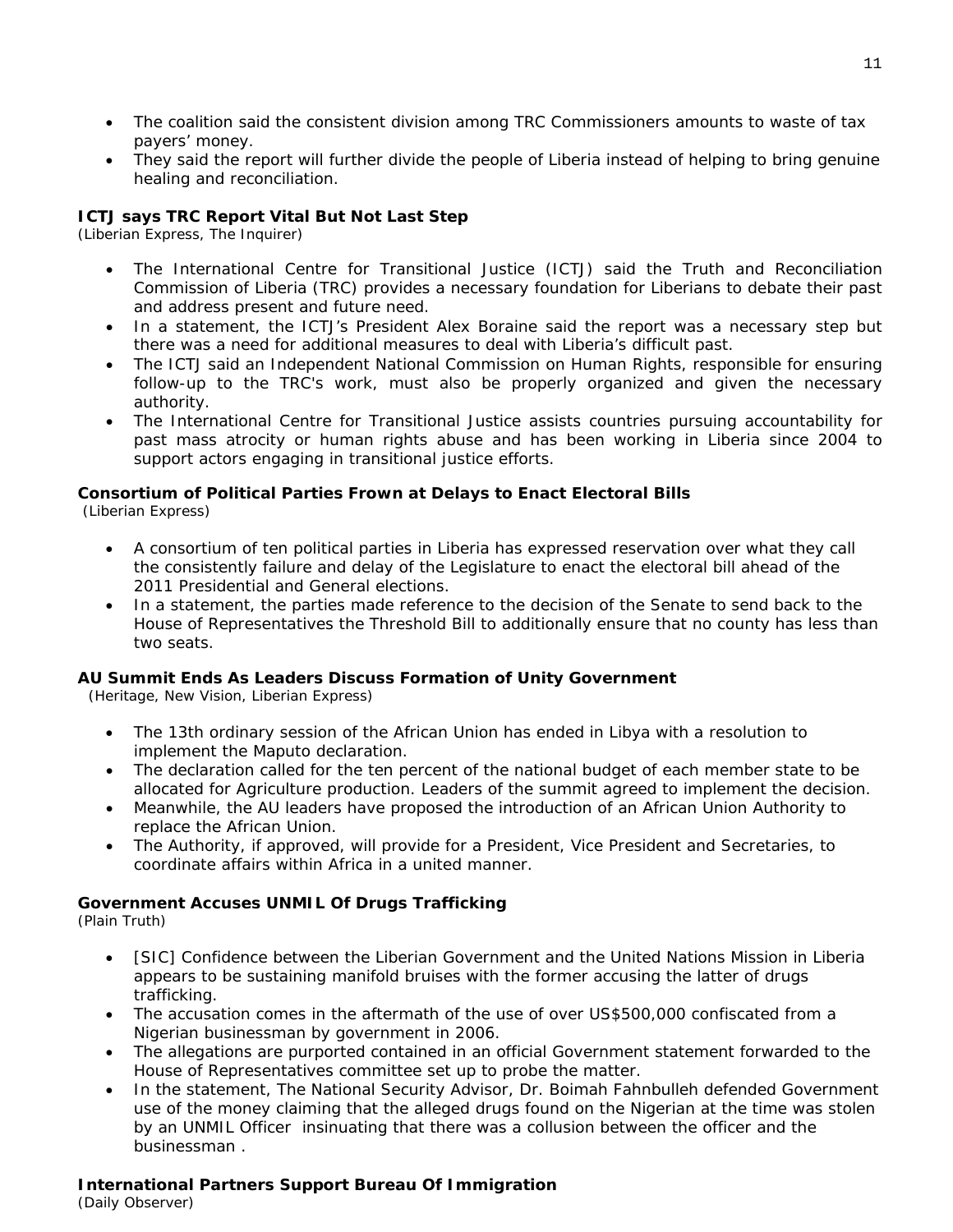- The restructuring of the Liberian security sector has touched the Bureau of Immigration and Naturalization (BIN) with a flurry of international assistance in terms of capacity-building, equipment and other support.
- In a statement, the Commissioner of the BIN, Chris Massaquoi, said negotiations with partners aimed at "strengthening institutional capacity and tackling global migratory issues, particularly within the sub-region" culminated in support from the Dutch, French, American and the German Governments.

#### **ICRC Dedicates Over US\$15,000 Water Kiosk in Monrovia Suburb**

(The Monitor, Daily Observer)

- The International Committee of the Red Cross (ICRC) has dedicated a water tower in the Crab Hole community in Duala outside Monrovia.
- Speaking at a brief hand-over ceremony, the Managing Director of the LWSC, Humbu Tulay, said the facility constructed at a cost of US\$15,400 was done with support from the ICRC which decided to initiate a viable water project for residents in the area.
- The project was implemented by a Liberian construction company, Humbu Enterprises, under the supervision of Liberia Water and Sewer Corporation (LWSC).

#### **Local Media – Star Radio** *(culled from website today at 09:00 am)*

#### **President Sirleaf Not Embarrassed By TRC Report**

- The Executive Mansion says President Ellen Johnson Sirleaf is going through the TRC report and would comment appropriately.
- Presidential Press Secretary Cyrus Badio said the president had been in Libya attending the AU summit and is yet to fully read the report.
- President Sirleaf is among people listed by the TRC to be banned from public office for thirty years.
- At the same time, Mr. Badio says the President is not embarrassed by the inclusion of her name in the report.
- On calls for the President to resign, he said the Executive Mansion will not dignify the call and cautioned people that the ban remains a recommendation.

#### **Pro-War Crimes Court Group Wants Sirleaf, Others Resign**

 *(Also reported on Sky F.M., Truth F.M. and ELBC)*

#### **Coalition of Civil Society Group Wants Legislature Reject TRC Report**

 *(Also reported on Sky F.M., Truth F.M. and ELBC)*

#### **LNP Training Academy Suspends Use of Firing Range**

- The National Police Training Academy says it has suspended the use of its firing range.
- In an interview, Police Training Commandant James Hallowanger said the decision followed the digging of dirt from around the range by residents.
- Commissioner Hallowanger said the act was unsafe and would delay the training of officers of the Emergency Response Unit when it comes to the use of firearms.
- The Police Training Commandant disclosed the academy is also facing a serious land crisis saying people encroaching on the 100-acre of land given the Academy by the late J. C. N. Howard.

*(Also reported on Sky F.M., Truth F.M. and ELBC)*

#### **AU Summit Ends As Leaders Discuss Formation of Unity Government**

**Truth F.M.** *(News monitored today at 10:00 am)*  **Consortium of Political Parties Frown at Delays to Enact Electoral Bills \*\*\*\***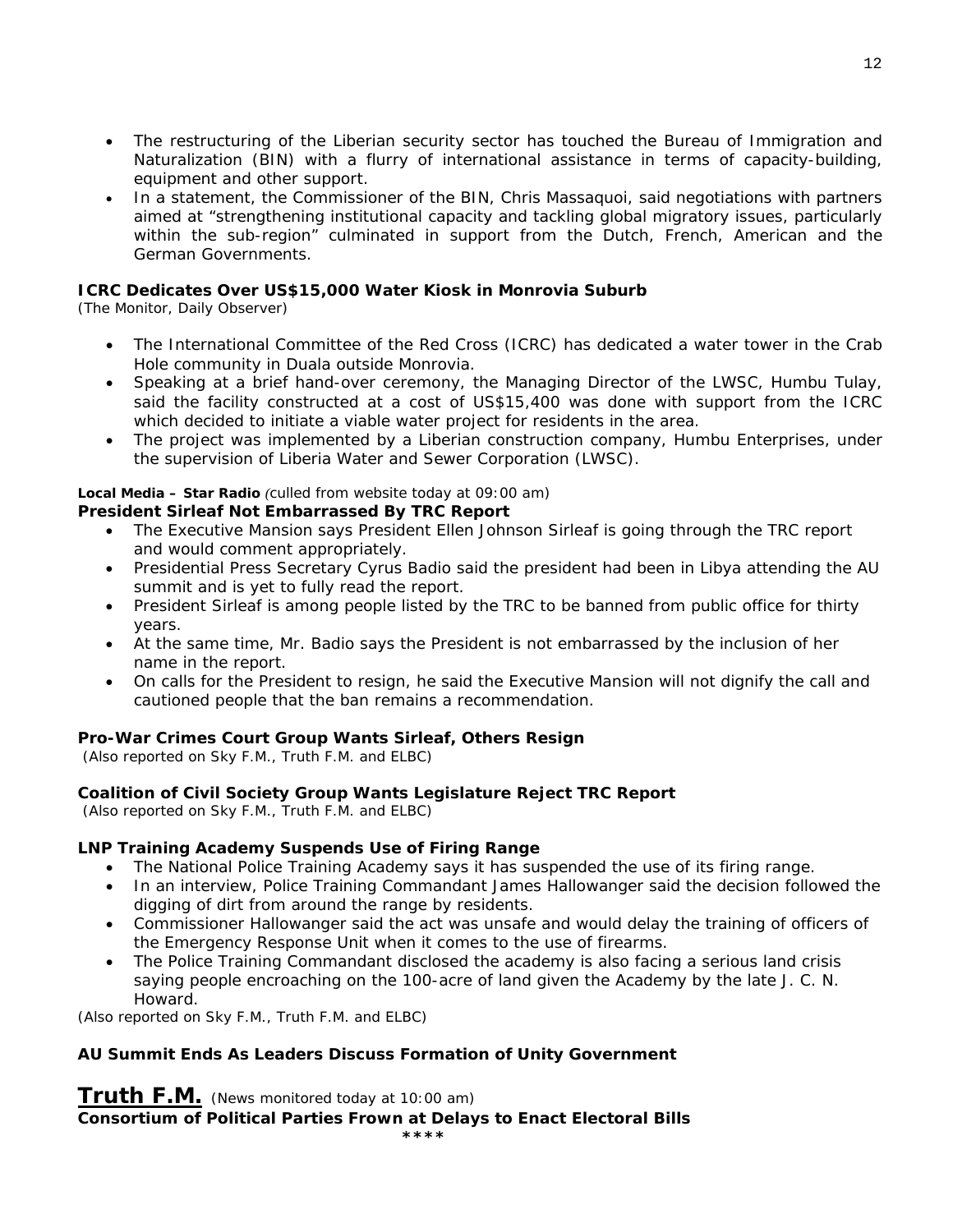# New Democrat (Monrovia)

Monday, 6 July 2009

### **Liberia: TRC's Economic Criminals**

Contest over the economy was one of the prime reasons for the prolongation of the war and its attending horrors as the plunder of meagre resources intensified. The TRC, in its report based on its mandate of investigating economic crimes, has listed several individuals and institutions it concludes are guilty of economic crimes. Excerpts:

*Lone Star Communications Corporation (LSC), Liberia's only mobile phone service provider from 2000 to 2004, allegedly committed an array of economic crimes including tax evasion, bribery and telecommunications fraud. LSC was owned by two corporations: (a) Investcom Global Limited, a Lebanese corporation, that owned 60% of LSC; and (b) PLC Limited, a corporation owned jointly by Charles Taylor and Benoni Urey and Emmanuel Shaw II, two of Taylor's financial advisors. Because Liberia has no functioning, land-based telephone system, LSC greatly profited from its status as the only company in the telecommunications sector.* 

After his election as President, Charles Taylor also received various large payments from known diamond smugglers as "political donations". In May 2001, Abbas Macky, an associate of diamond smuggler Aziz Nassour, paid \$600,000 to Taylor's National Patriotic Party (NPP). In July 2001, Nassour reportedly paid Taylor \$250,000 cash as a "political donation" at a political rally in Maryland County. After Taylor accused NPP Chairman Cyril Allen of stealing some of the of the money, he was removed from his position in the party.

Lone Star Communications Corporation (LSC), Liberia's only mobile phone service provider from 2000 to 2004, allegedly committed an array of economic crimes including tax evasion, bribery and telecommunications fraud. LSC was owned by two corporations: (a) Investcom Global Limited, a Lebanese corporation, that owned 60% of LSC; and (b) PLC Limited, a corporation owned jointly by Charles Taylor and Benoni Urey and Emmanuel Shaw II, two of Taylor's financial advisors. Because Liberia has no functioning, land-based telephone system, LSC greatly profited from its status as the only company in the telecommunications sector.

In 1999, PLC Limited obtained an exclusive license to operate a global system for mobile communications (GSM) service without entering into a competitive bidding process.

In 2001, Investcom LLC attempted to purchase a GSM license in Liberia. Investcom LLC is a subsidiary of Investcom Holdings S.A. and Investcom Global, two corporations owned by Lebanese nationals and incorporated in Luxembourg and the British Virgin Islands, respectively. The government of Liberia informed Investcom that no GSM license was available and that the company should purchase 60% of PLC Limited to enter the telecommunications market in Liberia. As a result, Investcom LLC allegedly acquired 60% of PLC Limited for \$30,000 USD. Between 2000 to 2004, LSC generated approximately \$36 million USD in revenue.

It also allegedly engaged in unlawful price fixing and charged \$.50 US cents per minute for local calls and \$1.25 USD per minute for calls to the United States. LSC also charged \$65 USD for a subscriber identity module (SIM) card, which is mandatory for all mobile phone users on the network, and allegedly inflated the cost of scratch cards, which provide subscribers with pre-paid phone minutes. After LSC's monopoly on the Liberian telecommunications market was broken in 2004, the price of calls fell to \$.20 cents USD and \$.40 cents USD, for local and United States calls, respectively.

In 1997, shortly after Charles Taylor became President, Liberia established an exclusive rice importation agreement with Bridgeway Corporation (BC), a subsidiary of Haddad Group International and owned by George Haddad. BC then began to provide approximately 75% of Liberia's rice. The company allegedly earned tax credits in exchange for selling rice to the government of Liberia. Charles Taylor used BC imported rice as a gift for former NPFL soldiers and his supporters.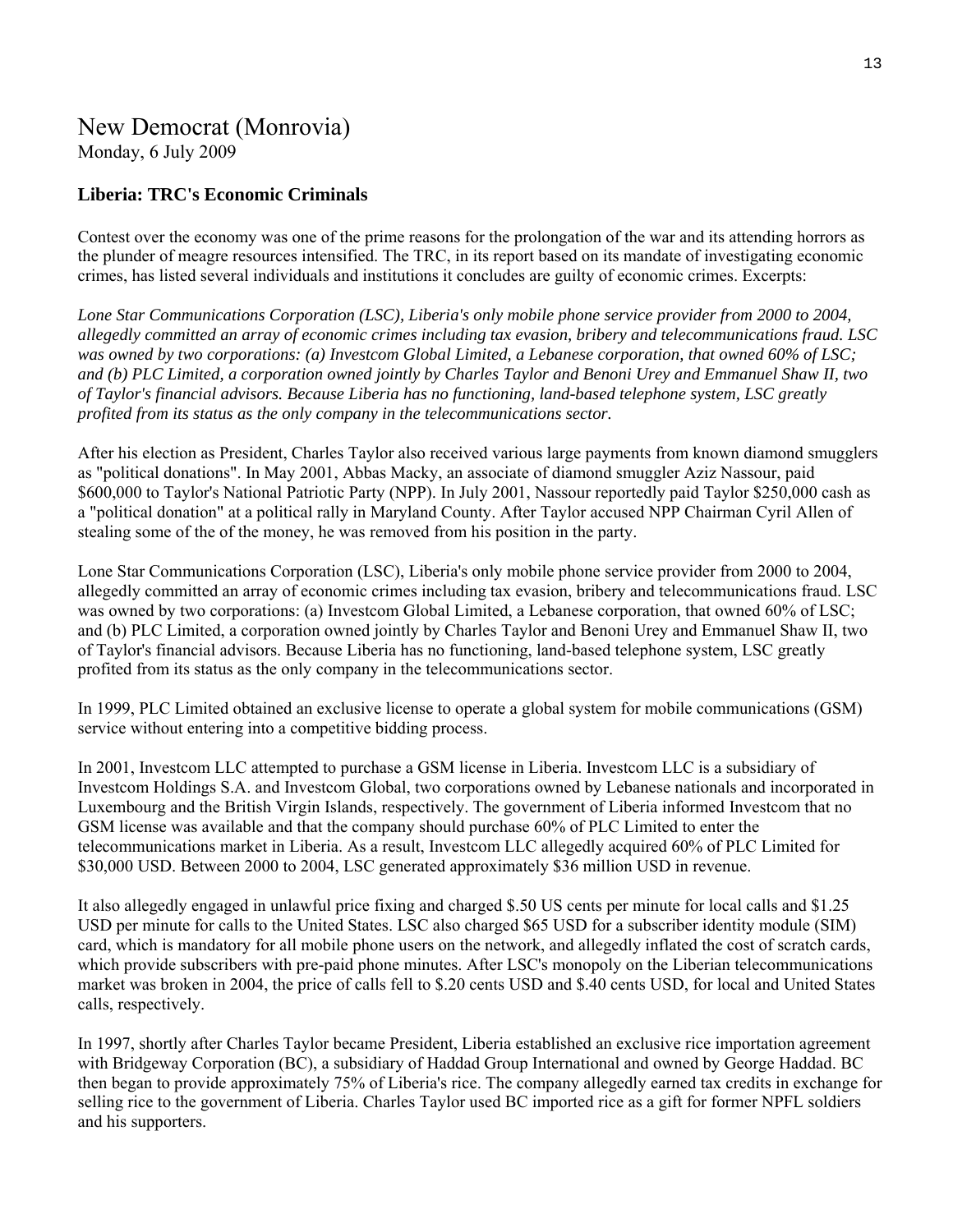# IRIN Monday, 6 July 2009

# **Liberia: Opinion Divided On Truth And Reconciliation Findings**

Monrovia — In Liberia public opinion is divided on the recommendations of the Truth and Reconciliation Commission, based on four years of investigations into violations of human rights and humanitarian law during the country's civil conflict.

The commission (TRC), which published its recommendations on 1 July, includes President Ellen Johnson Sirleaf among 50 Liberians who should be subject to public sanctions for their association with perpetrators of war crimes.

The TRC recommends an amnesty for children involved in armed conflict; institutional reform to promote good governance and human rights; a national mechanism for traditional dispute resolution; and reparations to communities and individuals who suffered in the war.

The report recommends President Sirleaf be barred from public office for 30 years once her presidential term runs out in 2011, because she failed to express remorse for her support for Charles Taylor -now on trial for war crimes- in the late 1980s. Sirleaf, like many politicians at the time, supported Taylor in opposition to former President Samuel Doe's regime, and has been open about this support in her memoirs.

Taylor is already on trial in the Special Court for Sierra Leone for 11 counts of war crimes he is alleged to have masterminded in that country during its 11-year war.

The TRC will present its findings to the national legislature and the President in coming days following which the government is expected to outline how it plans to implement the recommendations. IRIN spoke to Liberians about their views on the TRC report.

### **Russell Allen, human rights advocate with 'Civil Rights and Protection Forum' in the capital, Monrovia:**

"I would like for the national legislature to take the report seriously and try to pass it into law so that Liberia cannot revisit the past...There is widespread belief that President Sirleaf would manipulate the report so that she and others cannot be prosecuted. If she does, her reputation will be at stake."

### **University of Liberia student Prince Roland:**

"The report is very biased. Some of the people who committed serious crimes in this country - [their] names are not listed. This is a serious disappointment. If other people's names are not added in this report I foresee [further] trouble taking place here. The TRC commissioners should not pick and choose. Everybody who committed some crimes here should be punished."

### **University of Liberia student Bobok Kollie:**

"The report is balanced. I do not see any bias in it. Inasmuch as the President's name is included along with some key actors, we think the TRC did well. We are anxious [to see the recommendations made into law]."

### **Joe Pemagbi, head of the Liberia Programme of the Open Society Institute, which has supported the TRC:**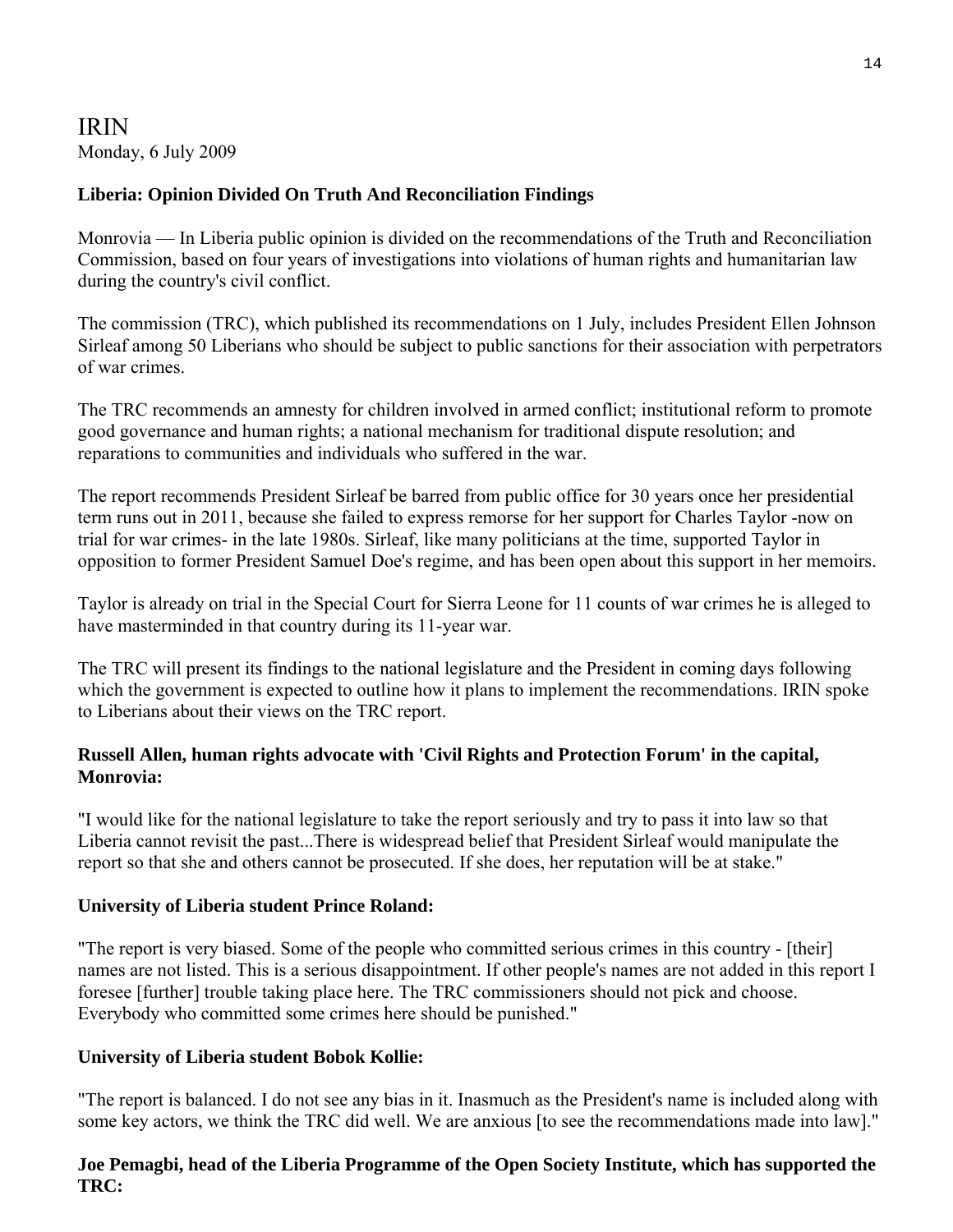"There are some recommendations that people consider to be controversial, but that is for Liberians to determine. ...We have supported the work of the commission [TRC] and would now like to follow up on the recommendations, including peacebuilding projects and the setting up of the Palava Initiative [traditional dispute resolution]. ...We have worked to help Liberians critique the TRC and to raise awareness of [the commission's] work, but we also need to look beyond the TRC at all aspects of the peace process."

# **Deputy Information Minister Gabriel Williams:**

"The government does not have a view on this matter right now. The report has not been officially presented to the President yet so she has not received a copy. When it is submitted we can make a determination on the way forward."

### **Emmanuel Dolo, research director, of US-based non-profit Minnesota Minority Educational Partnership (MMEP):**

"I believe the TRC missed a tremendous opportunity to heal and reconcile the country. Instead, it allowed personal and political interests to supersede the national interest, resulting in lowering the threshold of its evidentiary standards to simply catch a 'big fish' in the form of the President...They had a delicate task in Liberian history, and they used procedures and standards fraught with inconsistencies."

"There are Liberians who are quite susceptible to being radicalized for a variety of reasons including illiteracy, poverty, and psychosocial factors. The TRC's report failed to...set the basis for healing and reconciling the Liberian people."

"President Sirleaf...should take the high road and deepen her commitment to democratic reforms...The executive and legislative branches [of the government] should collaborate with civil society and monetize...the recommendations that have reconciliatory value and discard those that do not meet such a threshold. Anything less could spark vengeance or recrimination."

### **Kanio Gbala, head of NGO Civic Initiative and member of International Center for Transitional Justice:**

# **Relevant Links**

"There are many factors to consolidating peace. One is impunity and ensuring rule of law is in place...when it comes to the names on the list [for prosecutions or sanctions] it is public knowledge what these people did. We do not need to pass a blanket judgement [on them]...some people want to incite division but we must see these recommendations as a tool to move to the next step. People must recognize even if prosecutions are considered, it will take years to put in place.

"We have to go beyond the prosecutions to look at all the recommendations, such as involving communities in reconciliation, institutional reform, guarding the country's collective memory of the war. We should use these recommendations as a platform for dialogue and discussion to remember this country's history so we can move on."

*[ This report does not necessarily reflect the views of the United Nations ]*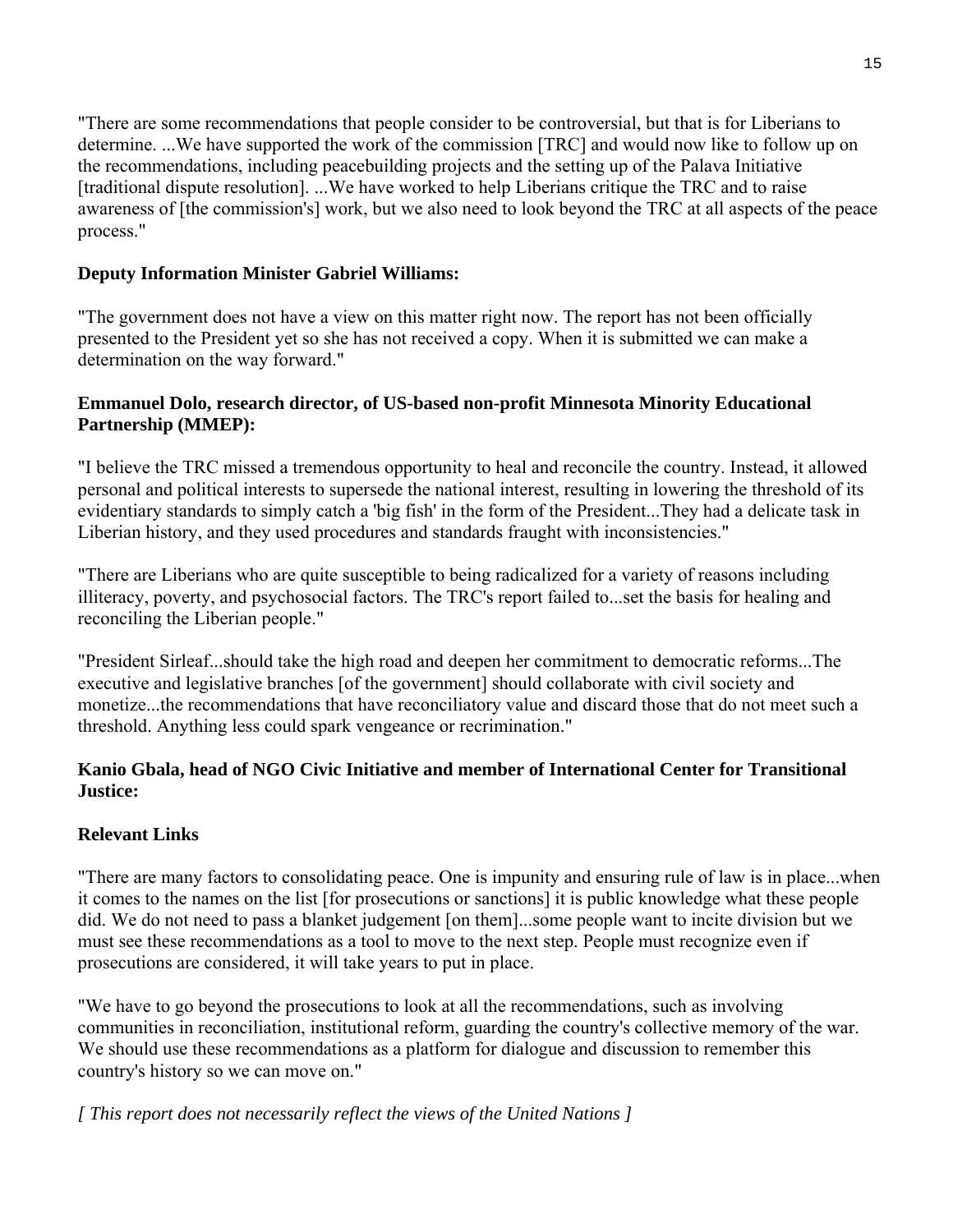# The Hague Justice Portal Friday, 3 July 2009

## **ICTY Appeals Chamber confirms Jokic's Contempt verdict**

The Appeals Chamber of the ICTY has confirmed Dragan Jokic's conviction for Contempt of the Tribunal.

On 3 July 2009 the Appeals Chamber at the International Criminal Tribunal for the former Yugoslavia (ICTY) upheld the conviction and sentence of [Dragan Joki](http://www.haguejusticeportal.net/eCache/DEF/6/011.html)ć for contempt of the tribunal.



On 17 March 2009 Trial Chamber III at the ICTY found Jokić guilty of contempt

stating that he persistently refused to testify in the case Prosecutor v. Vujadin Popović *et al.* without reasonable excuse and willfully and knowingly impeded the due administration of justice. Jokić was issued a subpoena to appear in the Popović *et al.* case, however, he failed to testify citing reasons in a confidential submission filed on 31 October 2007. The Chamber sentenced Jokić to 4 months' imprisonment consecutive to the nine-year sentence he is currently serving.

Dragain Jokić filed a confidential Notice of Appeal on 14 April 2009 and a confidential Appeal Brief on 29 April 2009 arguing that the Appeals Chamber should reverse the judgment and acquit him or pronounce a lower sentence. On 25 June 2009, the Appeals Chamber issued a confidential decision dismissing all grounds of the confidential appeal and affirmed Jokić's sentence.

The Appeals Chamber dismissed all eight of Jokić's grounds of appeal and affirmed the four month sentence imposed by the Trial Chamber.